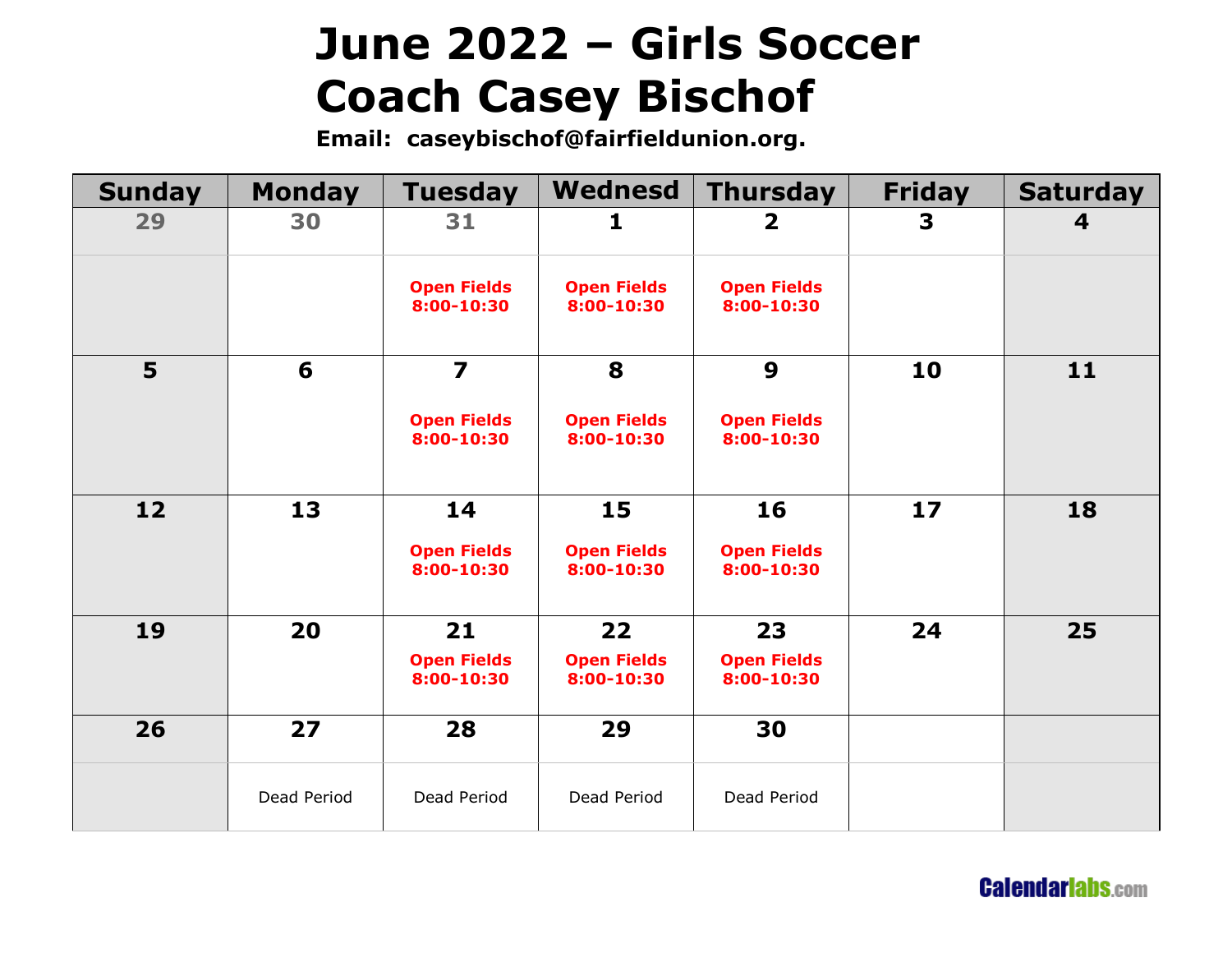### **July 2022 – Girls Soccer**

| <b>Sunday</b> | <b>Monday</b>                                                                     | <b>Tuesday</b>                                                                    | Wednesd                                                                           | <b>Thursday</b>                                                                   | <b>Friday</b> | <b>Saturday</b> |
|---------------|-----------------------------------------------------------------------------------|-----------------------------------------------------------------------------------|-----------------------------------------------------------------------------------|-----------------------------------------------------------------------------------|---------------|-----------------|
|               |                                                                                   |                                                                                   |                                                                                   |                                                                                   |               | $\overline{2}$  |
|               |                                                                                   |                                                                                   |                                                                                   |                                                                                   | Dead Period   |                 |
| 3             | 4                                                                                 | 5                                                                                 | 6                                                                                 | $\overline{\mathbf{z}}$                                                           | 8             | 9               |
|               | Dead Period                                                                       | Dead Period                                                                       | Dead Period                                                                       | Dead Period                                                                       | Dead Period   |                 |
| 10            | 11                                                                                | 12<br><b>Open Field</b><br>8:00-9:00<br><b>Kids Camp:</b><br>$9:00 - 11:00$       | 13<br><b>Open Field</b><br>8:00-9:00<br><b>Kids Camp:</b><br>$9:00 - 11:00$       | 14<br><b>Open Field</b><br>8:00-9:00<br><b>Kids Camp:</b><br>$9:00 - 11:00$       | 15            | 16              |
| 17            | 18                                                                                | 19<br><b>Practice days:</b><br>8:00-10:30                                         | 20<br><b>Practice days:</b><br>8:00-10:30                                         | 21<br><b>Practice days:</b><br>8:00-10:30                                         | 22            | 23              |
| 24            | 25<br><b>MSL Camp:</b><br>$9:00 - 12:00$ @<br><b>Teays Youth</b><br><b>Fields</b> | 26<br><b>MSL Camp:</b><br>$9:00 - 12:00$ @<br><b>Teays Youth</b><br><b>Fields</b> | 27<br><b>MSL Camp:</b><br>$9:00 - 12:00$ @<br><b>Teays Youth</b><br><b>Fields</b> | 28<br><b>MSL Camp:</b><br>$9:00 - 12:00$ @<br><b>Teays Youth</b><br><b>Fields</b> | 29            | 30              |
| 31            |                                                                                   |                                                                                   |                                                                                   |                                                                                   |               |                 |

**CalendariabS.com**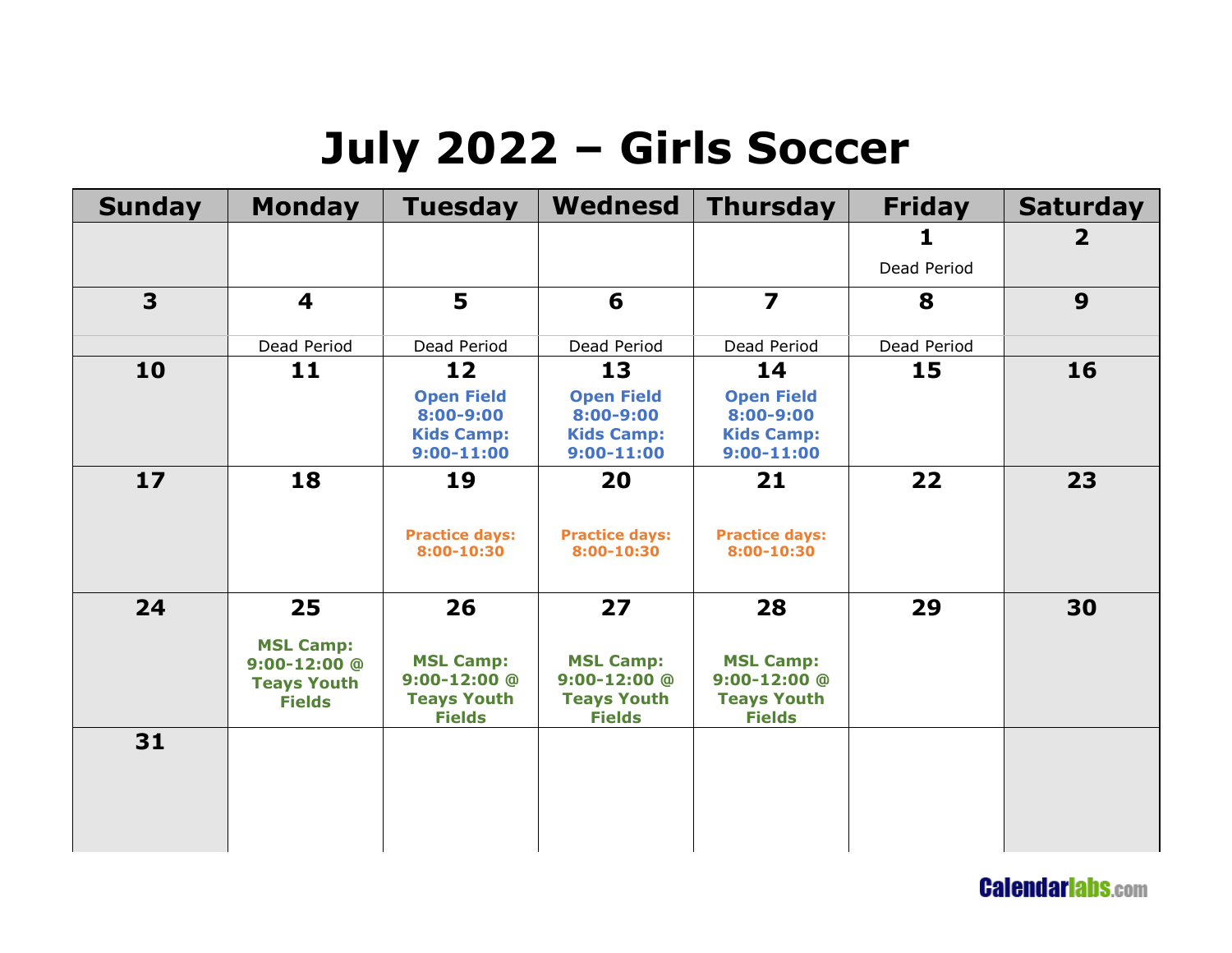### **August 2022 – Girls Soccer**

| <b>Sunday</b>           | <b>Monday</b>                                                           | <b>Tuesday</b>                 | Wednesd                                                           | <b>Thursday</b>                                                  | <b>Friday</b>                                        | <b>Saturday</b>                                   |
|-------------------------|-------------------------------------------------------------------------|--------------------------------|-------------------------------------------------------------------|------------------------------------------------------------------|------------------------------------------------------|---------------------------------------------------|
| 31                      | 1                                                                       | $\overline{\mathbf{2}}$        | 3                                                                 | 4                                                                | 5                                                    | 6                                                 |
|                         | <b>Tryouts 8:00-</b><br>10:30                                           | <b>Tryouts 8:00-</b><br>10:30  | <b>Practice 8:00-</b><br>10:30                                    | V scrimmage @<br><b>Bishop</b><br><b>Rosecrans</b><br>(11:00)    | <b>Practice 8:00-</b><br>10:30                       |                                                   |
| $\overline{\mathbf{z}}$ | 8                                                                       | 9                              | 10                                                                | 11                                                               | 12                                                   | 13                                                |
|                         | <b>JV Scrimmage</b><br>@ Sheridan<br>(6:30)                             | <b>Practice 8:00-</b><br>10:30 | <b>JV &amp; V</b><br>scrimmages at<br><b>Chillicothe</b><br>(TBD) | <b>Practice 8:00-</b><br>10:30                                   | <b>JV &amp; V @</b><br><b>Lancaster</b><br>5:30/7:15 |                                                   |
| 14                      | 15                                                                      | 16                             | 17                                                                | 18                                                               | 19                                                   | 20                                                |
|                         | <b>V</b> scrimmage vs<br>Jackson (H)<br>5:30 & JV one<br>half to follow | <b>Rest Day</b>                | <b>Practice 3:00-</b><br>4:45                                     | <b>JV &amp; V (H)</b><br><b>Canal</b><br>Winchester<br>5:30/7:15 | <b>Practice 3:00-</b><br>4:45                        |                                                   |
| 21                      | $22 \overline{ }$                                                       | 23                             | 24                                                                | 25                                                               | 26                                                   | 27                                                |
|                         | <b>JV &amp; V (H)</b><br>Warren<br>5:30/7:15                            | <b>Practice 3:00-</b><br>4:45  | <b>JV &amp; V (H)</b><br><b>Logan Elm</b><br>5:30/7:15            | <b>Practice 3:00-</b><br>4:45                                    | <b>Practice 3:00-</b><br>4:45                        | <b>JV &amp; V @</b><br><b>Bexley</b><br>5:30/7:15 |
| 28                      | 29                                                                      | 30                             | 31                                                                | 1                                                                | $\overline{\mathbf{2}}$                              | 3                                                 |
|                         | <b>Practice 3:00-</b><br>4:45                                           | <b>Practice 3:00-</b><br>4:45  | <b>JV &amp; V @ Bloom</b><br><b>Carroll</b><br>5:30/7:15          | <b>Practice 3:00-</b><br>4:45                                    | <b>Practice 3:00-</b><br>4:45                        |                                                   |

#### **Game schedule is subject to change.**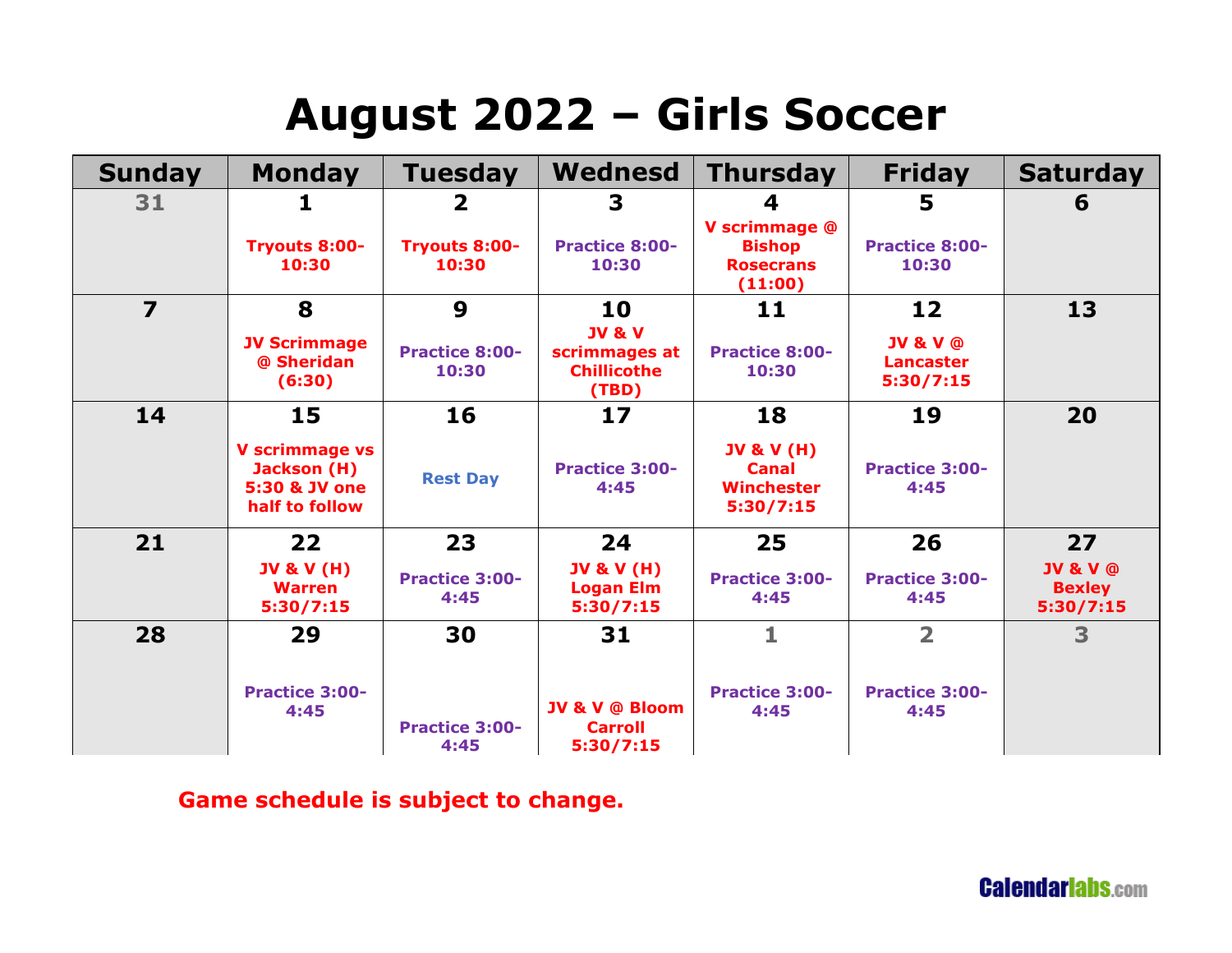# **September 2022 – Girls Soccer**

| <b>Sunday</b>           | <b>Monday</b>                                       | <b>Tuesday</b>                | <b>Wednesd</b>                                                           | <b>Thursday</b>               | <b>Friday</b>                 | <b>Saturday</b>                                     |
|-------------------------|-----------------------------------------------------|-------------------------------|--------------------------------------------------------------------------|-------------------------------|-------------------------------|-----------------------------------------------------|
| 28                      | 29                                                  | 30                            | 31                                                                       | ı                             | $\overline{\mathbf{2}}$       | 3                                                   |
|                         |                                                     |                               |                                                                          | <b>Practice 3:00-</b><br>4:45 | <b>Practice 3:00-</b><br>4:45 | JV & V @ Tri-<br><b>Valley</b><br>10:00/12:00       |
| $\overline{\mathbf{4}}$ | 5                                                   | 6                             | $\overline{\mathbf{z}}$                                                  | 8                             | 9                             | 10                                                  |
|                         | <b>LABOR DAY</b>                                    | <b>Practice 3:00-</b><br>4:45 | <b>V</b> @ Liberty<br><b>Union 5:30</b>                                  | <b>Practice 3:00-</b><br>4:45 | <b>Practice 3:00-</b><br>4:45 |                                                     |
| 11                      | 12 <sub>2</sub>                                     | 13                            | 14                                                                       | 15                            | 16                            | 17                                                  |
|                         | <b>JV &amp; V @</b><br><b>Athens</b><br>6:00/8:00   | <b>Practice 3:00-</b><br>4:45 | <b>JV &amp; V (H)</b><br><b>Teays Valley</b><br>5:30/7:15                | <b>Practice 3:00-</b><br>4:45 | <b>Practice 3:00-</b><br>4:45 | Homecoming                                          |
| 18                      | 19                                                  | 20                            | 21                                                                       | 22                            | 23                            | 24                                                  |
|                         | <b>Practice 3:00-</b><br>4:45                       | <b>Practice 3:00-</b><br>4:45 | <b>JV &amp; V (H)</b><br><b>Hamilton</b><br><b>Township</b><br>5:30/7:15 | <b>Practice 3:00-</b><br>4:45 | <b>Practice 3:00-</b><br>4:45 | <b>JV &amp; V @</b><br><b>Marietta</b><br>5:00/7:00 |
| 25                      | 26                                                  | 27                            | 28                                                                       | 29                            | 30                            | $\mathbf{1}$                                        |
|                         | <b>JV &amp; V (H)</b><br><b>Unioto</b><br>5:30/7:15 | <b>Practice 3:00-</b><br>4:45 | <b>JV &amp; V @</b><br><b>Circleville</b><br>5:30/7:15                   | <b>Practice 3:00-</b><br>4:45 | <b>Practice 3:00-</b><br>4:45 |                                                     |

#### **Game schedule is subject to change.**